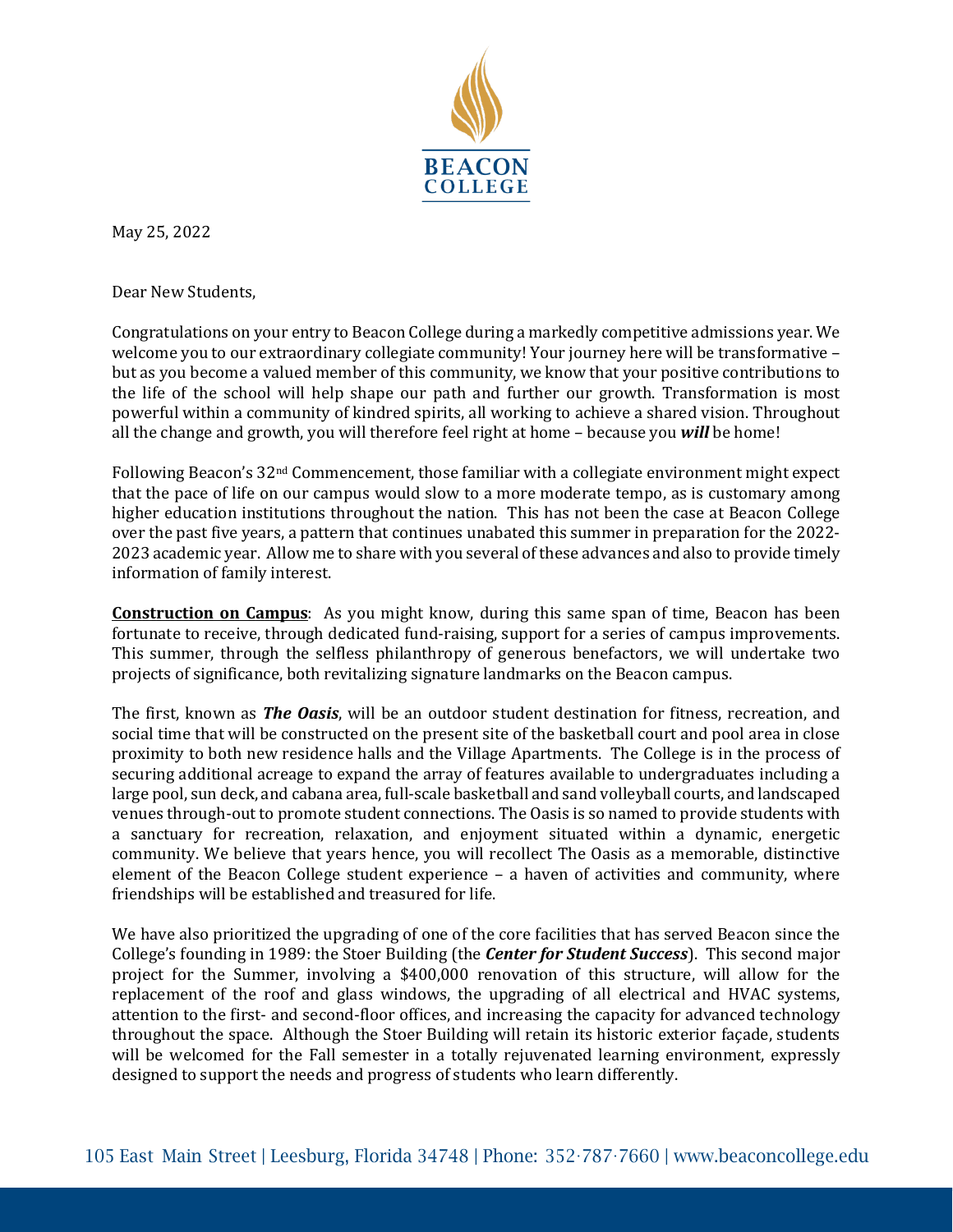Finally, the College is restoring the former Getzel property on Main Street, situated close to the Dining Commons, to create a large classroom with additional office space to enhance academic scheduling, instructional options, and student and faculty convenience.

**Programmatically Returning to Society's New Normal**: Although the College will remain watchful and protective of our community in a post-pandemic world, it is our obligation to return – on campus and beyond – to the "high-touch" breadth and depth of the "Beacon Experience" that defined our Institution long before COVID-19 influenced most every aspect of daily living. Underscoring this commitment is the College's return to international opportunities for our students. On June 7, Provost Chandler will be leading 31 Beacon undergraduates on a two-week Travel Abroad experience to Australia. For the Fall Semester, the College will re-introduce to a full complement of students, "Beacon in Tuscany," our signature Study Semester Abroad program. Other off-campus program options to enrich student learning and growth that were being contemplated before the pandemic will now be re-examined for future academic years – ensuring that Beacon College students enjoy manifold options to enrichen their undergraduate experience and to be part of exciting and diverse environments for learning and growth.

**Technology Investments**: Significant investments are being made this Summer in the arena of technology to enhance classroom engagement and campus-wide communication. We have begun the process of converting each classroom to a common interactive platform for instruction and conferencing that is wholly compatible with Beacon's transition to Microsoft and its suite of applications. In the interest of safety and security for all student residences, the College has completed the installation of a comprehensive electronic lock and camera system throughout campus. We are also upgrading the Institution's system of telecommunications by replacing the existing network with a "best in class" telephony and messaging platform that will be readily integrated into the web of other enterprise technologies currently in place at the College, while also supporting future enhancements and developments in the fast-moving milieu of technological innovation.

**Beacon's Seriousness of Purpose in Budgeting During an Inflationary Period**: The College's Board of Trustees and Administration worked diligently over the past four months to keep the increase in tuition and fees as reasonable as possible in a time of spiraling inflation. It should be no surprise that since January, the budgeted expenses for almost every non-personnel item this year exceeded the Board-adopted budget, especially in the costs of food, utilities, and anything requiring fuel – such as transportation and the preparation of meals.

With the consumer price index continuing to exceed 8%, the College explored every avenue to maintain expenses as low as possible in achieving the ultimate goal of a balanced budget. This was not easy, as our own faculty and staff are caught in the same economic dynamic and uncertainty that faces our families. Having wrestled with these multiple competing forces, we have been able to hold to a budget that honors and supports the learning needs of our students, and that balances the financial pressures facing both parents and the College, while providing the highest caliber of instruction and services and delivering solid student outcomes. With our essential investments in people, technology, services, and facilities, we have structured a tuition and fee increase that averages 5%.

**Important Dates, Actions, and Events in Anticipation of the New Academic Year:** In order to make sure our students and parents have ample time to prepare for arrival on campus and to plan for Beacon's upcoming student and family Fall events,**I ask that you please consider the important**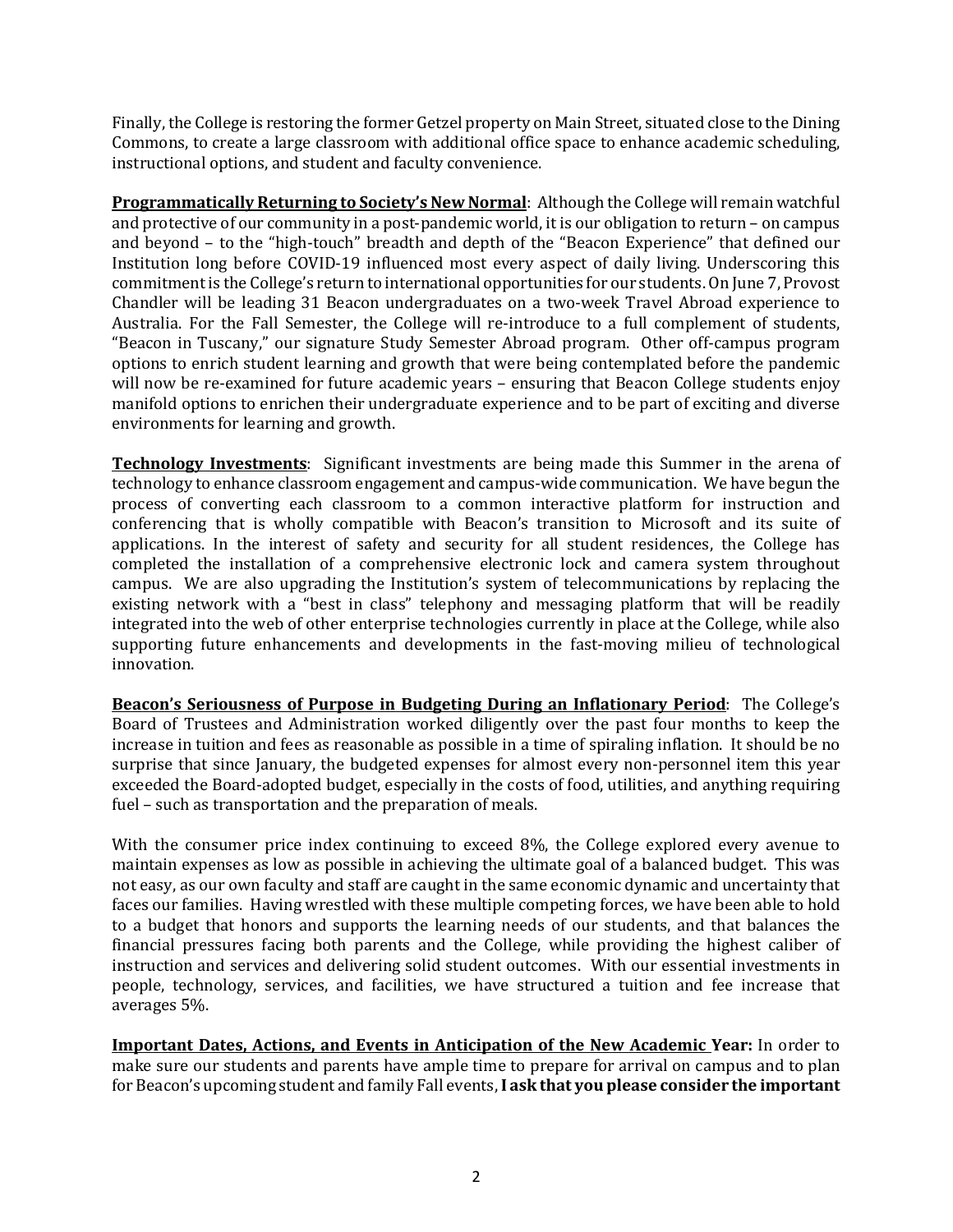**information below**. Although there's still over two months until the Fall semester begins, the time will pass more quickly than you think:

## **Friday, July 8 – Fall Tuition and Fee Payments Due**

A copy of your estimated expenses for the Fall term (which you can also access in SONIS, using your SONIS ID) will arrive shortly. This initial bill reflects your expected costs for tuition, room, and board. If appropriate, a revised bill will be generated reflecting any changes in housing, financial aid, fees, and course load. If you have not already **accepted** and **applied** for the financial aid that is listed on this statement (particularly student and parent loans), we ask that you **do so immediately**. Should you need assistance, please contact the Enrollment Office at 352-638-9731. Students who do not make arrangements to cover Fall expenses prior to Orientation **may risk** being denied class registration and/or permission to move into campus housing.

## **Sunday, August 14 – Navigator PREP Only**

For incoming students who enrolled this past spring in Navigator PREP, you are welcome to begin moving into your residence on August 14 beginning at 2 PM. Sunday evening, starting at 6 PM, there will be a celebratory event for both students and parents to review accomplishments and meet Beacon College faculty and staff. Formal invitations to participants will be sent in the month ahead.

## **Monday, August 15 – Sunday, August 21 – Orientation**

Monday, August 15 will mark the official start of your first-year experience at Beacon College. You will have the opportunity to create your schedule of support services, check-in and settle into your student residence, and register your vehicle and attend various information sessions. A formal Convocation program, marking the beginning of the academic year, is scheduled for 10 AM on Wednesday, August 17. (Although the Student Orientation period is scheduled for one week, Parents' Orientation will conclude shortly after the Convocation.)

The remainder of the Orientation Program is designed to make our new students' transition to collegiate life a very positive one, to introduce newly arrived collegians to the Beacon environment and community, and to make all aware of the services and expectations of the College.

Details of the Orientation schedule will be available on July 1 on our website.

## **Friday through Sunday, October 7 – 9 – Parents' Weekend**

At Beacon College, Parents' Weekend is a tradition and an opportunity for families to spend "quality time" on campus touring the College and visiting with our students' professors and learning specialist. In addition, parents are encouraged to participate in informative workshops, and of course, spend time with their student and the friends that they have certainly made! The highlight of the weekend will be a Dinner/Dance that will be held at The Brownwood Hotel and Spa on Saturday evening, October 8. Look for the details on the Parents' Weekend calendar of events, available on our website on August 1.

**Further Assistance?** In the event that you have questions and/or need assistance, here is the contact information for those individuals that can assist you:

**Questions regarding Financial Aid:** Stephanie Knight, Director of Enrollment Services & Fin. Aid [sknight@beaconcollege.edu](mailto:sknight@beaconcollege.edu)

**Questions regarding Housing:** Tanisha McIntosh, Director of Residential Life

[housing@beaconcollege.edu](mailto:housing@beaconcollege.edu) (352) 638-9786 (352) 787-0845